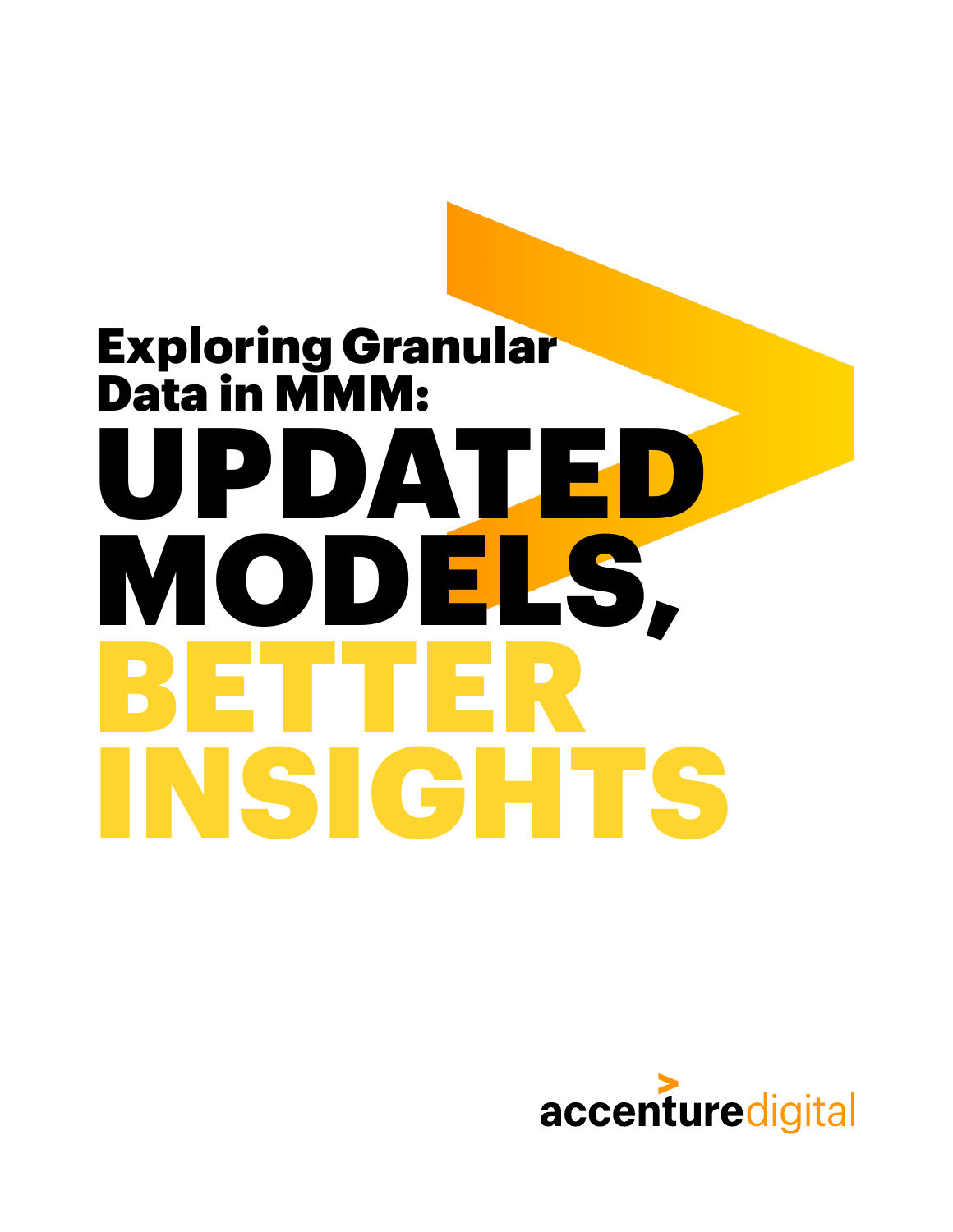# **Strong businesses have always prioritized advertising and marketing.**

These cornerstones of business success are vital for enhancing a brand, pushing promotions and differentiating a business from its competition. Some of the channels for marketing and advertising have remained constant: direct mail, billboards, radio and television advertising are still important means for building a successful business. Yet the digital revolution has provided exciting new possibilities. Email, digital banners and social media are enabling businesses to access, expand and refine their audiences like never before. With competition so intense and so many available marketing channels, businesses need to be aware of how best to allocate their resources across different channels.

Without knowing it, many organizations hold the key to their own success. Many businesses maintain databases containing huge amounts of data. Yet many have failed to convert this data into actionable insights. Using this data intelligently could help companies to make more informed marketing decisions.

One way to make this happen is through **Market Mix Optimization (MMO).**  MMO offers a two-tiered approach to marketing. The first stage involves the building of a statistical model called **Marketing Mix Modeling (MMM).** The second stage involves the analysis of MMM results through an optimization engine, which ensures the best possible allocation of resources.

# **Through MMO, organizations get a comprehensive view of their marketing activities and their impact on profits.**

This empowers marketers to identify potential new areas of investment or isolate areas of spending that can be cut without adverse effect. For example, MMO could help a company make an informed decision to reduce circular advertisements to once a month, rather than once a week, and reallocate that budget to a digital channel. In this scenario, the company would maintain the same marketing budget, but increase revenues.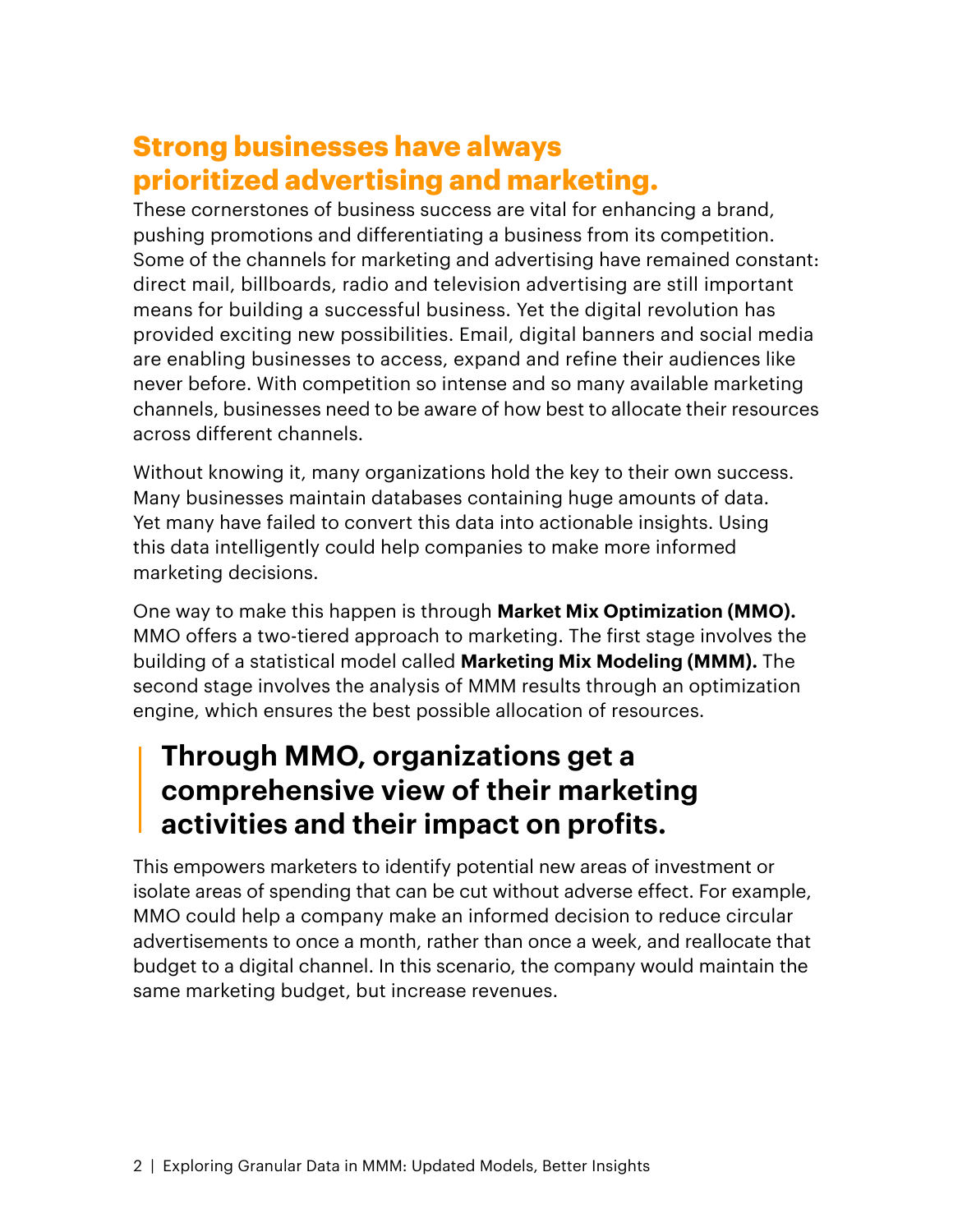As the digital world has grown, the market has changed. Today, information is generated and shared faster and businesses can't afford to delay their reaction to market changes. Organizations across the globe have been using MMO for many years. In this paper, we will introduce the historical approach to MMM that feeds into the mathematical optimization tools. We will then show how techniques have evolved over time to keep up with industry trends and how these newer methods, in conjunction with improved data, enable marketers to respond swiftly to consumer behavioral trends.

#### **KEY LEARNINGS:**

**Granular data** you already have could be used to make more **strategic investment decisions** across advertising channels

**The evolution of MMM** accounts for newer, faster-moving digital channels

#### **Regression Approaches to MMM**

Let's consider a toy manufacturer client that we will call ToyCo with a \$100M budget. The client wants to know what proportion of their sales can be attributed to marketing. Within their marketing, they'd also like to analyze how each tactic impacts their performance, so that they can optimize their marketing mix. In the example, the KPI under analysis is sales, but ToyCo could also have considered modeling other KPIs like store traffic and brand awareness. To accomplish ToyCo's objective, MMM models are created to model sales against marketing activity.

In the 1980s and 1990s marketers trialed MMM by using linear regression models. Regression models assume a linear relationship between the dependent variable (i.e. KPI) and independent variables (i.e. Marketing activities and other external factors). External factors such as demographic, macro-economic factors, and competitive presence are beyond the control of marketers, but have a significant impact on the success of marketing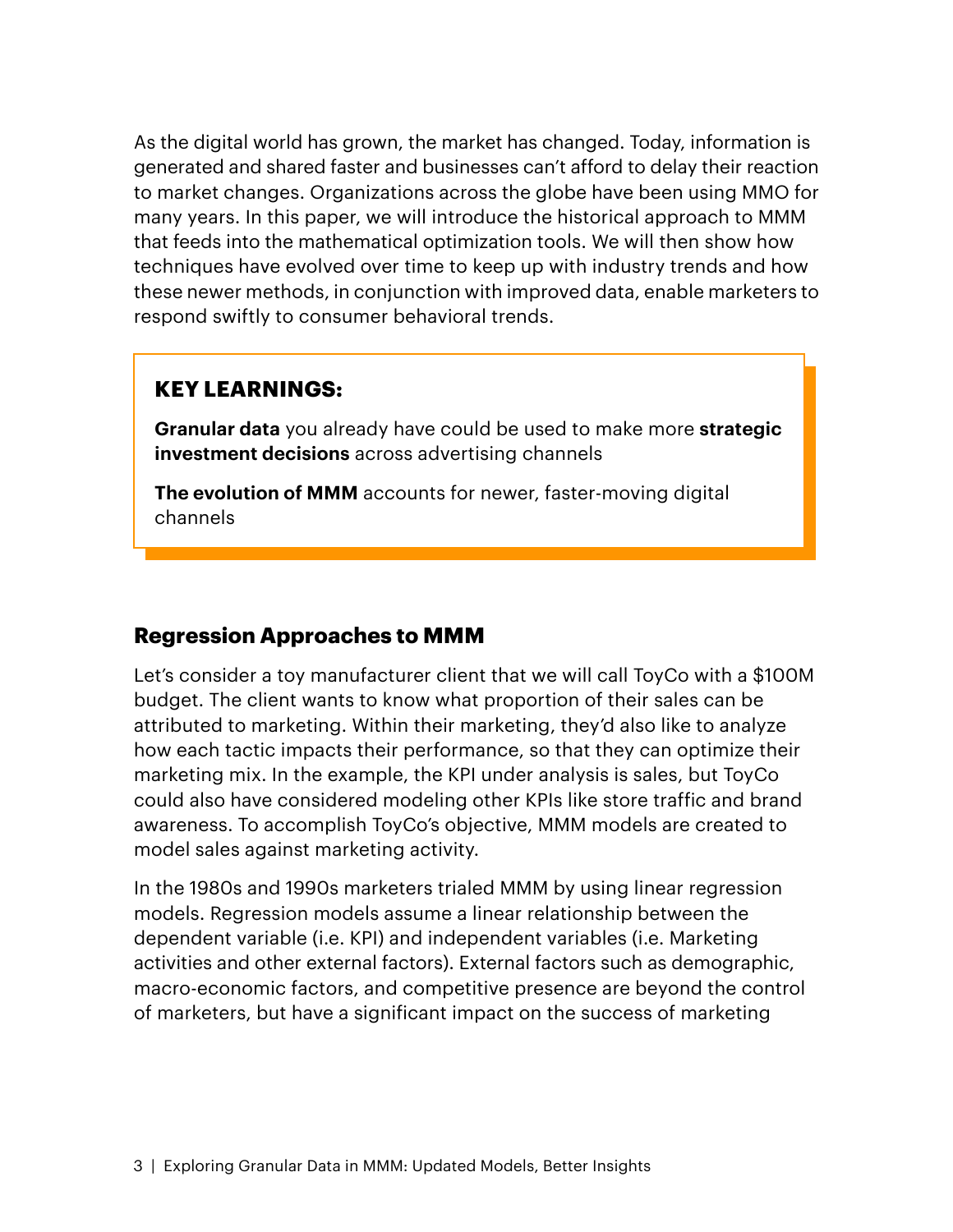campaigns. These factors can be introduced into the models and incorporated into our base sales estimate, so we can still separate marketing driven behavior. Thus, MMM establishes a relationship that describes the responsiveness of sales to specific controllable variables (marketing) while accounting for external influences (e.g. Macroeconomic, Demographic etc.)

#### **Here is quick look at a functional form of regression model in marketing framework:**



The above equation splits sales into two parts:

**Baseline Revenue** – The revenue a company can expect to receive in the absence of any marketing tactics. It includes base sales, macro-economic trends, seasonality, other external factors etc.

**Marketing Contribution** – Incremental Revenue generated from each marketing tactic, where each coefficient measures the impact of every extra dollar invested in each marketing tactic, onto sales.

*Mathematically, the marketing contribution to sales is defined by the summation of [Spend\* Coefficient] for all marketing tactics. Common examples of marketing tactics are Television, Radio, Magazine, Facebook, Paid Search etc.*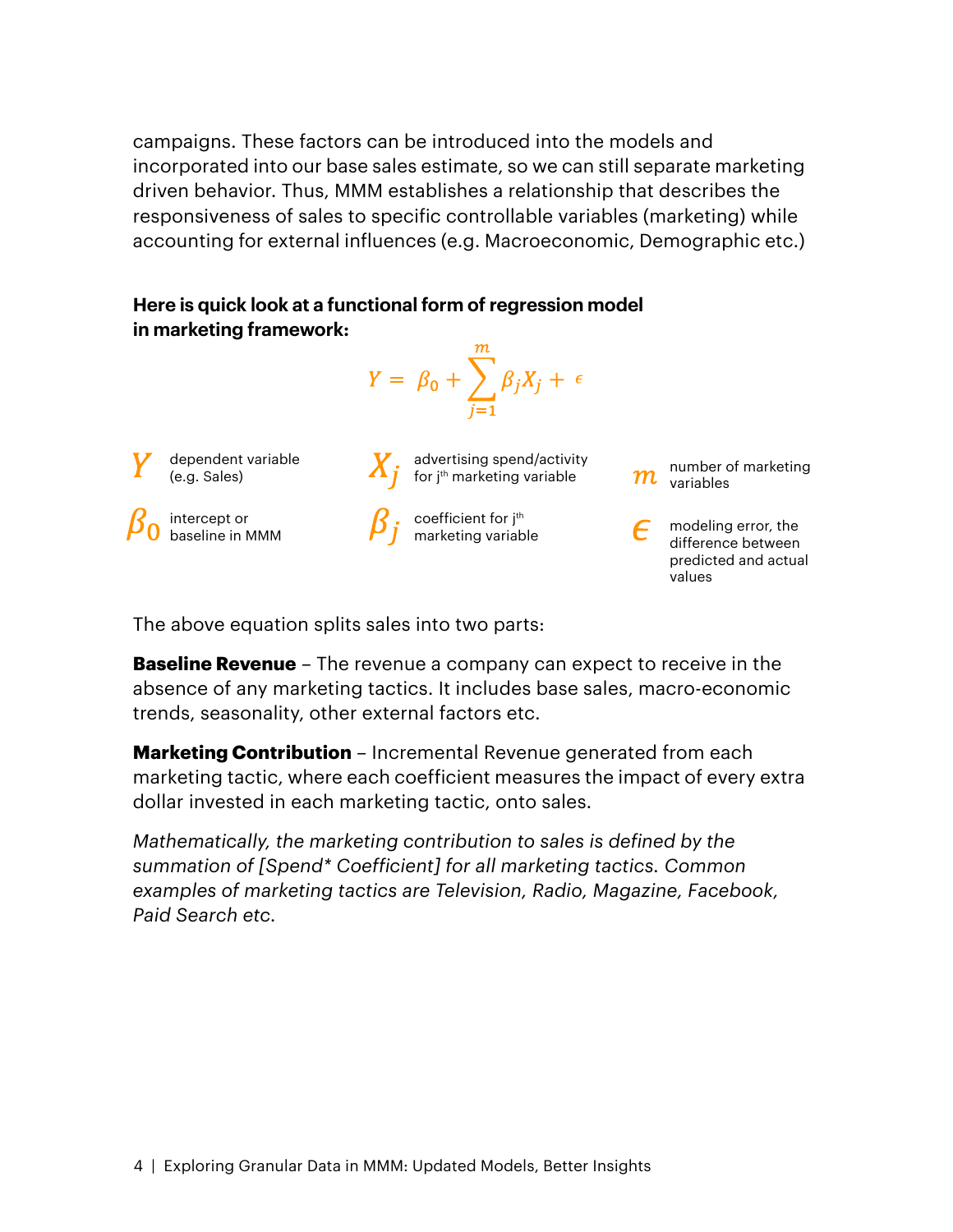Linear models of this form are easily interpreted. Each coefficient represents the rate of change in the dependent variable—sales—for every unit change in marketing activity.

For ToyCo, we may find that

for every \$1 spent on Direct Mail we see \$2 incremental in revenue, while for TV the incremental in revenue is \$1.75.

Analyzing these results through optimization can further enhance what we learn by suggesting a marketing mix that includes more DM investment than TV.

Regression models are very useful when sales can be explained via a linear relationship to marketing activities. However, in the absence of such a relationship, regression models are a poor fit. To compensate, we often transform variables to account for our business knowledge of these tactics. As an example, over time, advertising often has a diminishing effect on sales. There isn't, therefore, a straightforwardly linear relationship between sales and marketing channels.

**Accenture captures this volatility in advertising by applying the following, non-linear transformations to the marketing activities:**



#### **ADSTOCK**

Marketing activity can have an impact on future time periods, with less impact carried over each ensuing period. For example, if a business advertises 100 units in week 1, it is expected that the impact of that advertisement recedes in the consumer's memory.



#### **SATURATION**

Marketing activity will carry diminishing rates of return as total spend increases. In other words, we can't spend an infinite amount of money and expect continued gains: every additional dollar generates fewer returns than the previous dollar.



#### **LAG**

Adjusting the modeling data set to consider the fact that the impact of marketing on a business is often not immediate. Consumers who view the advertisement today may wait a few weeks to buy the product.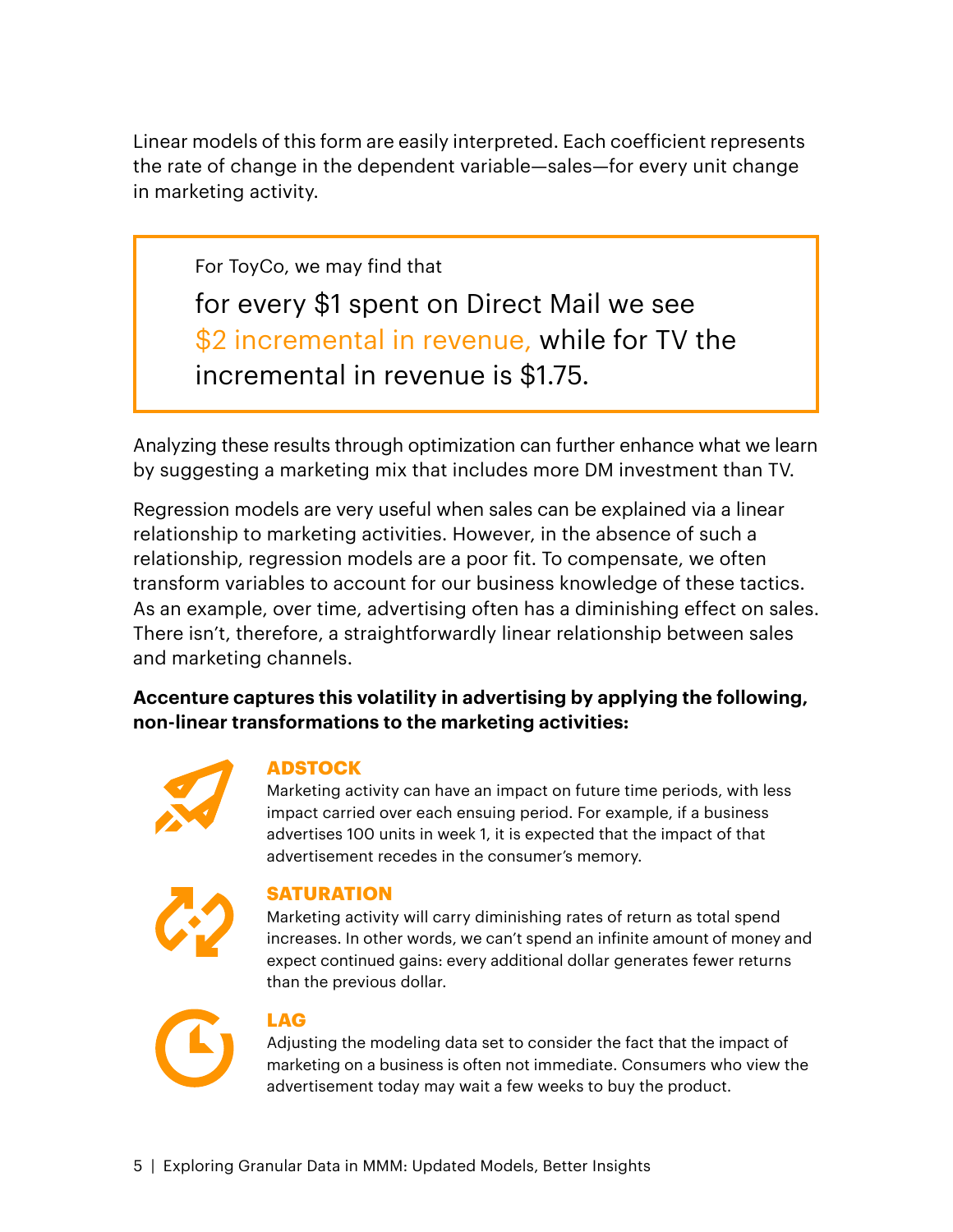Applying these transformations to the data solves some of the problems presented by a linear model. However, it does not address other important business concerns. For example, ToyCo may have many stores scattered across the country. They would want to optimize their marketing strategy for each individual store or direct marketing area (DMA) as is commonly used in the US. Unfortunately, the above regression approaches view each store or DMA as identical. This limits ToyCo's ability to target media buys geographically. To do this, we need a different modeling approach that can analyze each DMA.

#### **Mixed Models**

ToyCo liked the easy interpretability that the regression models offer but wanted to start setting their marketing strategy at a DMA level. By treating the DMA's as "panels", we create a so-called "mixed model", which maintains the same linear relationship we had before, but enhances it with the introduction of a random coefficient. The effect of each panel is then captured by a random coefficient, which in conjunction with the fixed coefficients from the linear regression model, helps construct models at more targeted levels. For ToyCo we are focusing on DMAs, but we could have narrowed the focus to a single store or zip code, so long as we have sufficiently specific sales and marketing data.

#### **Thus, mixed models take on the following functional form:**

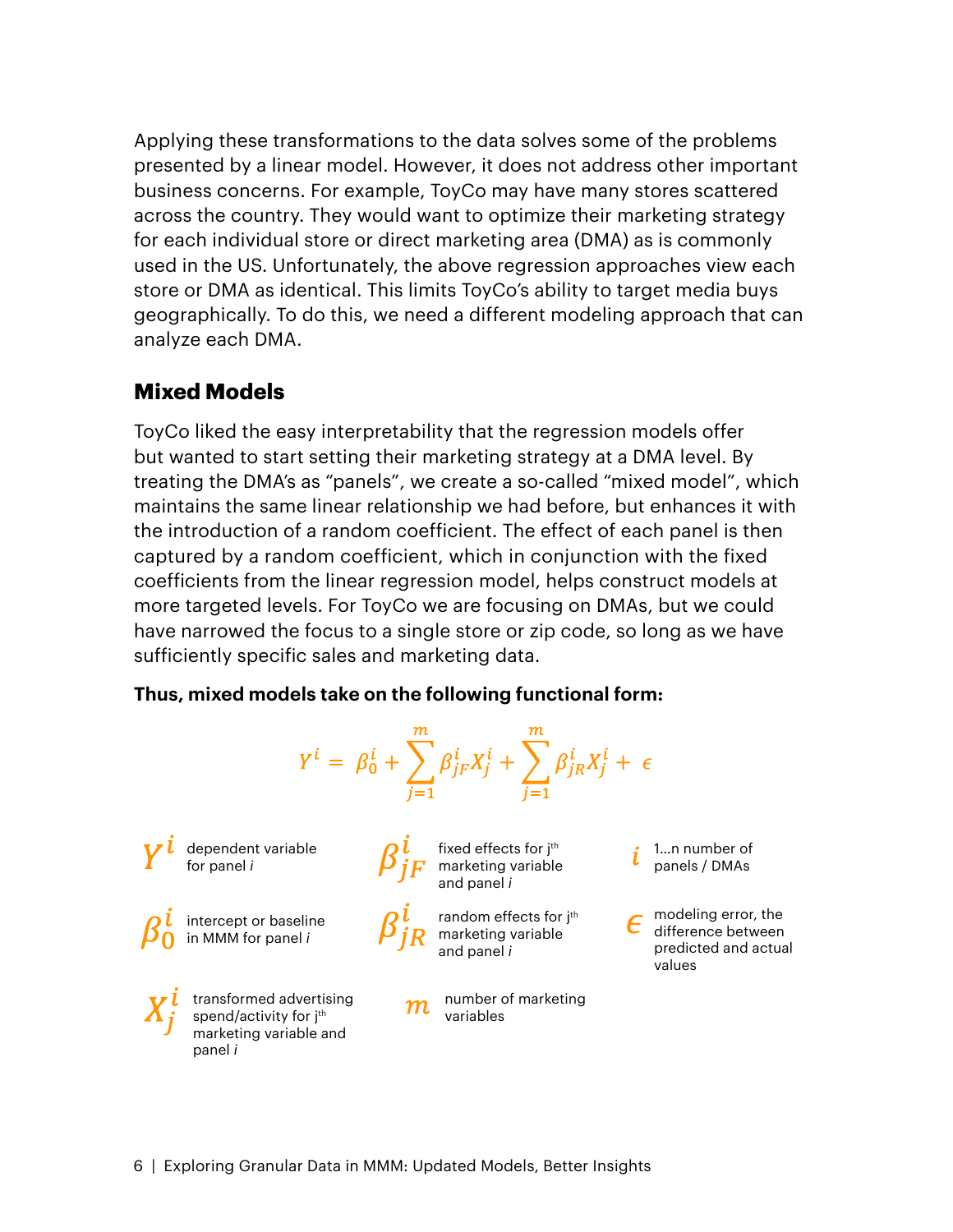The equation splits sales into two parts:

**Baseline Revenue** – The revenue a company can expect to receive in the absence of any marketing tactics. It includes base sales, macro-economic trends, seasonality, other external factors etc.

**Marketing Contribution** – Incremental revenue generated in response to each marketing tactic, where coefficient measures the impact of every extra dollar invested in marketing tactic onto sales for each panel.

Fixed Coefficient: the average impact of a marketing activity across all panels. This can be referred to as a global estimate which does not differentiate between each individual panel defined in the analysis

Random Coefficient: the individual response of a marketing tactic for each panel.

*Mathematically, the marketing contribution is defined as the summation of [Spend\* Fixed Coefficient] + [Spend \*Random Coefficient] for all marketing tactics for each panel i. Typical marketing tactics can be defined as Television, Radio, Magazine, Facebook, Paid Search, etc.* 

For each panel, the combination of fixed and random effects provides a more detailed estimate of how each panel responded to marketing activity.

Let's revisit ToyCo's regression model, which showed

Direct Mail drove \$2 in revenue

for every \$1 investment.

**In the mixed model,** we can see that

New York gets **\$2.50** for every \$1 investment, while Chicago gets \$1.50.

Once we run these results through the optimization engine, ToyCo can expect to see a significant increase in direct mail budgets in New York, while Chicago may see a smaller increase in budget depending on the ROI of other marketing channels.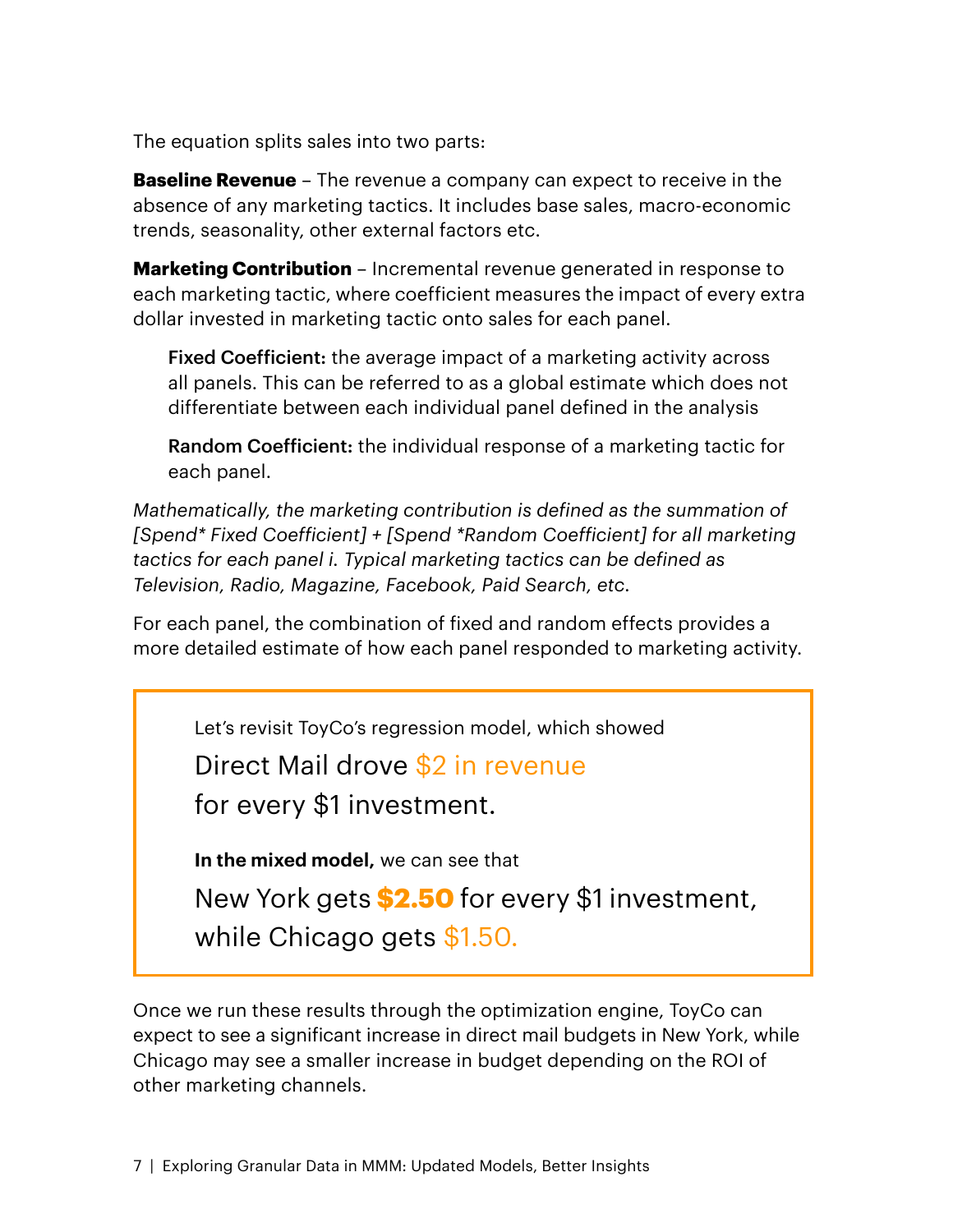While mixed models provide good, targeted results for ToyCo, **a significant amount of data is required to properly estimate the random effects.** Additionally, ToyCo would like their modeling coefficients to place a greater focus on more recent events. Yet the random coefficients generated through mixed models are computed as an average over the entire data set, which might contain several years' worth of sales and marketing behavior.

In the late 2000s, the global economy crashed. Marketers' budgets declined accordingly. At the same time, the potential of digital advertising and marketing platforms was expanding rapidly. Digital media meant campaigns could be run with a lower budget, but with greater personalization. Furthermore, more campaigns were being run, with shorter intervals between them.

The shift in practice and focus meant marketers needed to be able to **react faster** to the latest market trends, while also being able to **evaluate the efficiency of different marketing tactics** at various points in time.

The result was a shift away from classic regression approaches, to a refined technique that is much more reactive to the latest developments and market activities.

#### **State Space Modeling**

Continuing with ToyCo, let's consider a hypothetical scenario where they face a sharp decline in sales due to macro-economic factors and, as a result, decide to reduce their marketing budget from \$100M to \$75M, a 25% reduction. Yet they don't want to cut their budget indiscriminately: ToyCo wants to reduce its marketing during the time frame that will least affect overall sales. To help them do this, we need a strategy that can accommodate **seasonal as well as geographic factors.** This will allow ToyCo to yield results for a specific point in time rather than adopt a generic strategy for the whole year.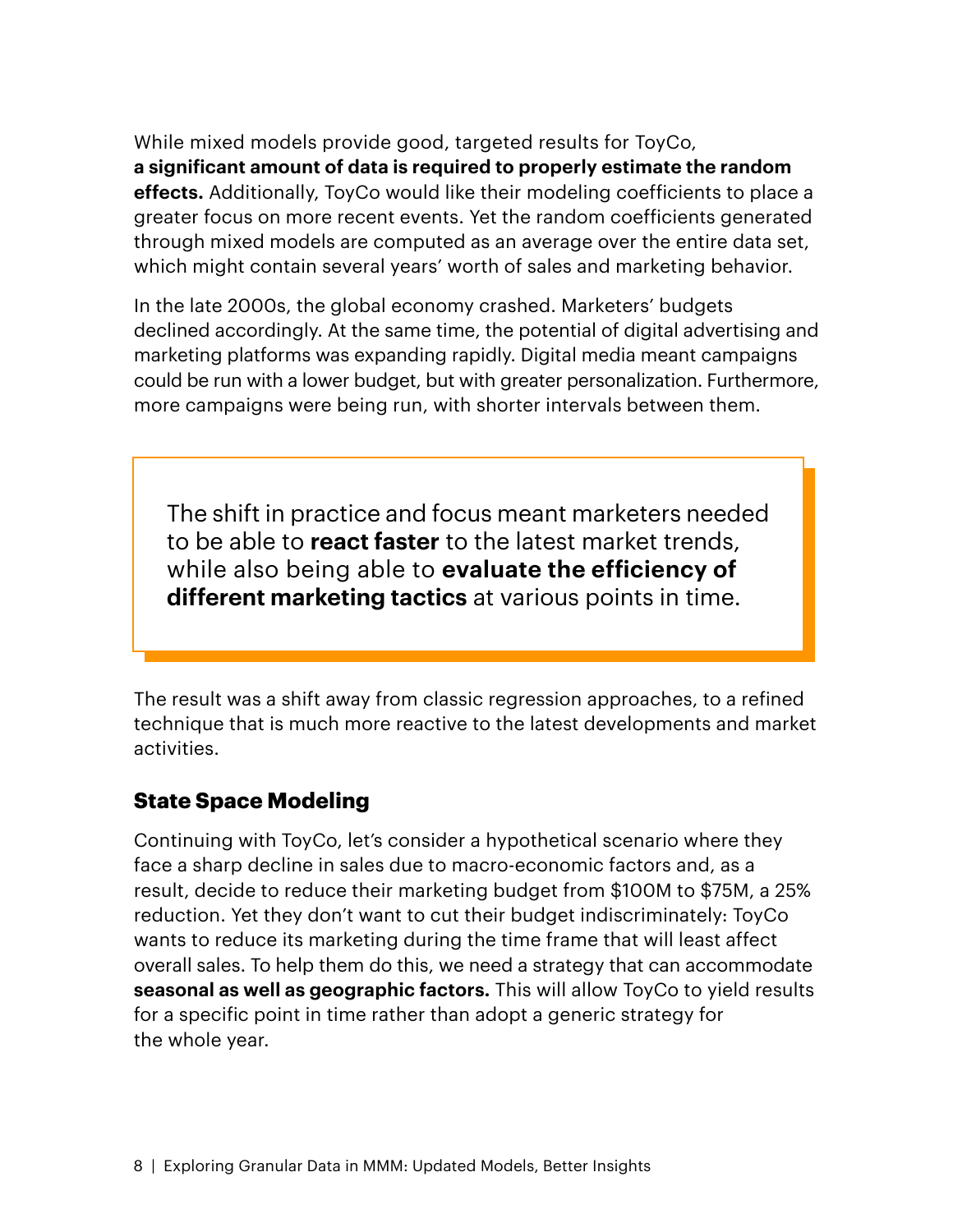To adjust to ToyCo's new circumstances, we will shift to State Space Modeling (SSM), which breaks sales into a function of a baseline trend and marketing activity but adds two new enhancements. The first enhancement is that the baseline is adjusted to incorporate a **seasonality effect,** *meaning our baseline sales will fluctuate, rather than remain static throughout the year.* The second enhancement is the coefficients for each marketing tactic are created at **different points in time,** *instead of one coefficient computed as an average across all time points.* As a result, ToyCo can now increase baseline sales in the lead up to Christmas, rather than attributing the large sales volume to the marketing tactics that are being used at that time. In a regression or mixed model approach, the baseline sales would not have adjusted to account for the holiday season. This would mean that an increase in sales during the holiday season could be wrongly attributed to the marketing approach used during that period. Equally, the sales decline after Christmas might also be attributed to the marketing mix at that time.

While the prior modeling tactics could calculate a single coefficient for each marketing tactic, this technique works recursively to produce **coefficients for each marketing tactic at each point in time** often referred to as time varying coefficients. This process analyzes sales as a time series and uses each observation to predict the next. Since ToyCo likes to view their sales on a weekly level, this technique can help predict this week's sales based on last week's sales, as well as incorporating new insights from this week's sales. This procedure is repeated at every time step to work recursively and produce coefficients for that specific week, without requiring anymore observations other than the previous week.

**This means our coefficients represent behavior in that specific week and reflect the activity seen in the prior week.**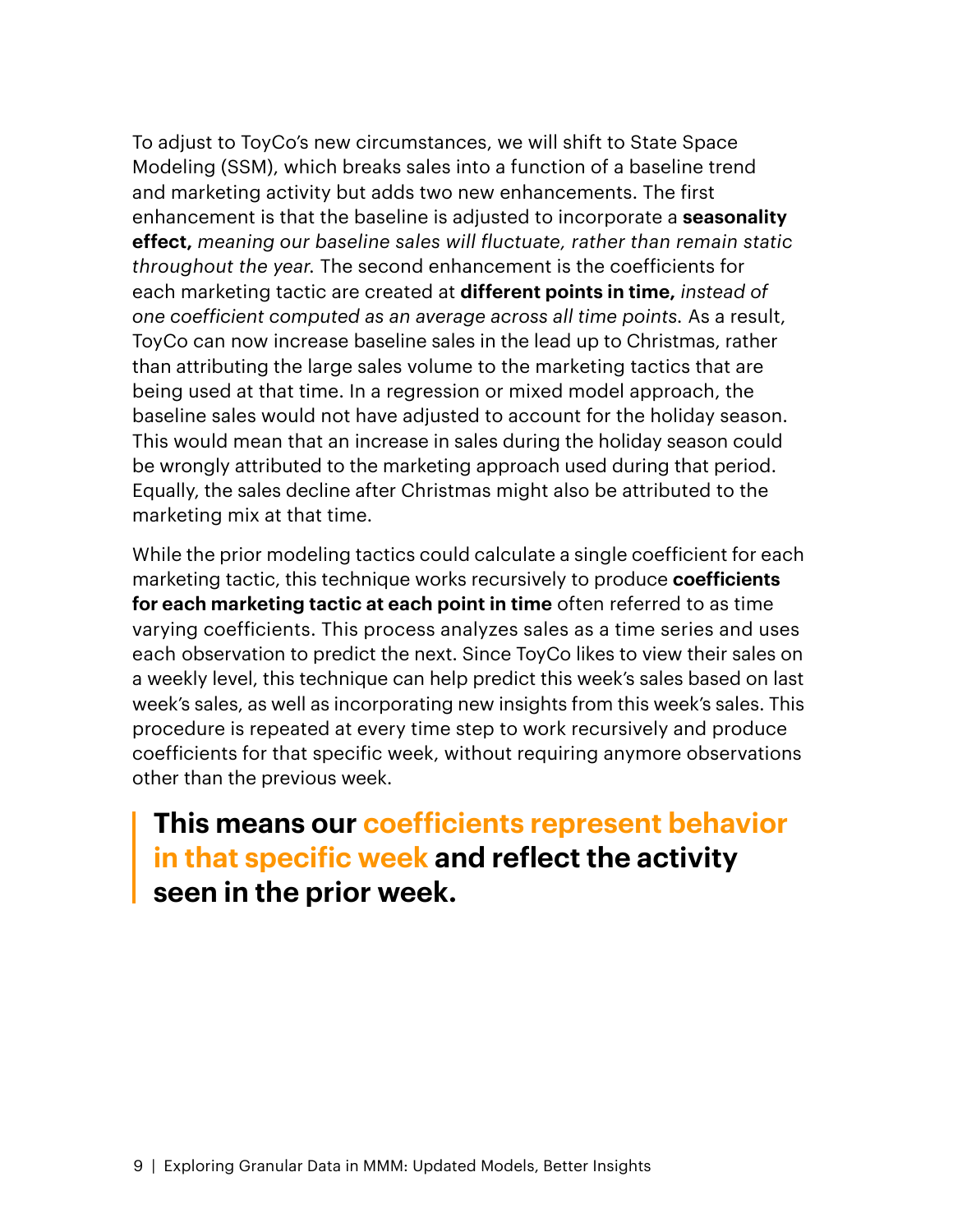#### **The new model adjusts to:**



The above equation splits sales into three parts:

**Baseline Revenue** – The revenue a company can expect to receive in the absence of any marketing tactics. It includes base sales, macro-economic trends, other external factors etc.

**Marketing Contribution** – Incremental Revenue generated in response to each marketing tactic at a single point in time. Here the time varying coefficient measures the impact of every extra dollar invested in a marketing tactic onto sales specific to that time.

*Mathematically, the marketing contribution is defined as the summation of [Spend\* Fixed Coefficient] for all marketing tactics. Typical marketing tactics can be defined as Television, Radio, Magazine, Facebook, Paid Search, etc.*

**Seasonal Effect** – The revenue generated owing to seasonal occurrences like holidays or any specific seasonal pattern.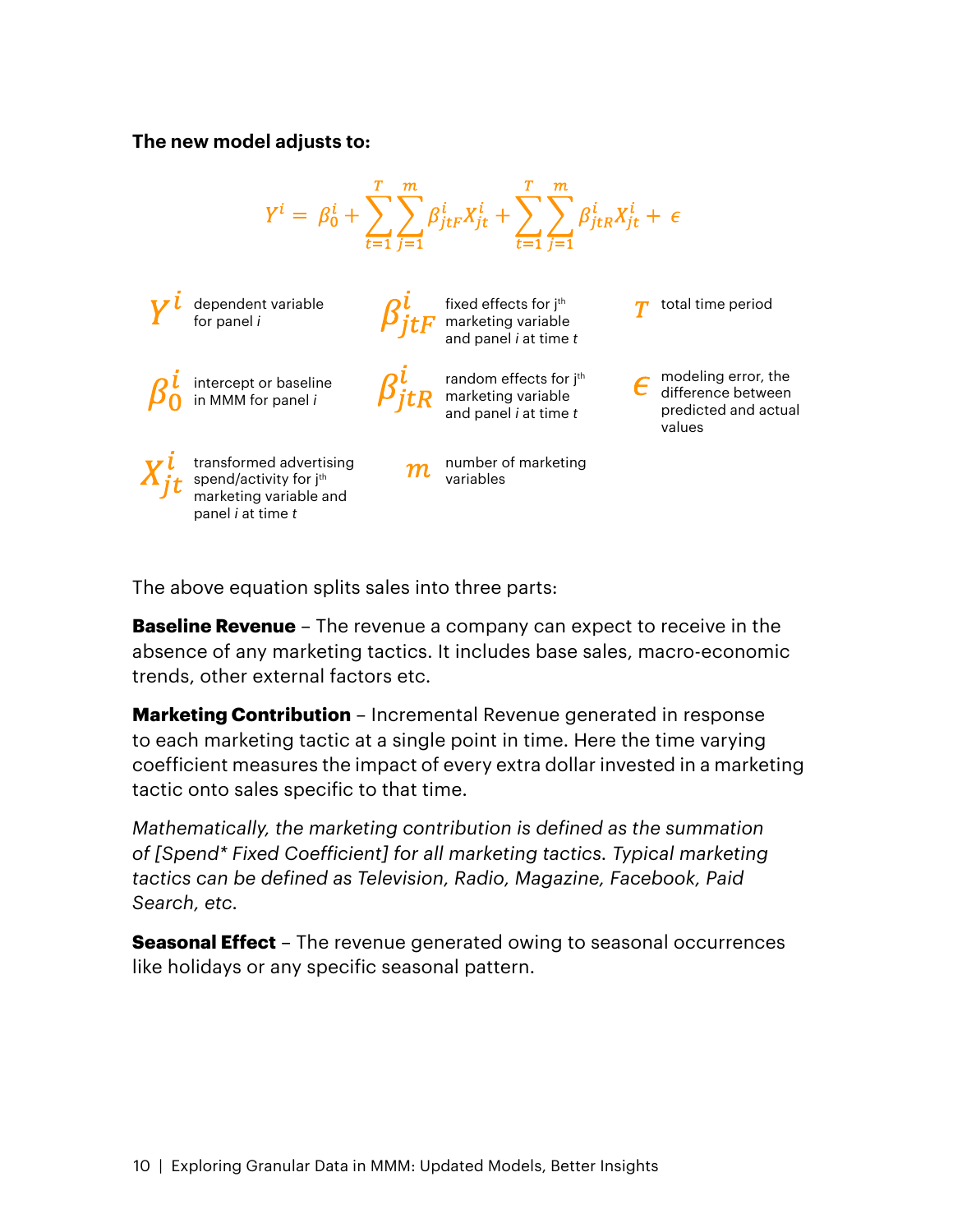The new model now becomes a linear combination of a baseline performance, an adjustment to that baseline for seasonality and the incremental impact from marketing tactics at each point in time.



While SSM enables ToyCo to target their marketing based on seasonal behavior and latest trends, the ability to deploy marketing strategies at a DMA level remains important. We can adjust for DMA level variation by building SSM for each DMA. ToyCo can create 210 models, 1 for each DMA. While building 210 models requires more work than building one, it will allow us to reap all the benefits SSM provided over regression and mixed models approaches, while maintaining the ability to understand our business in each DMA.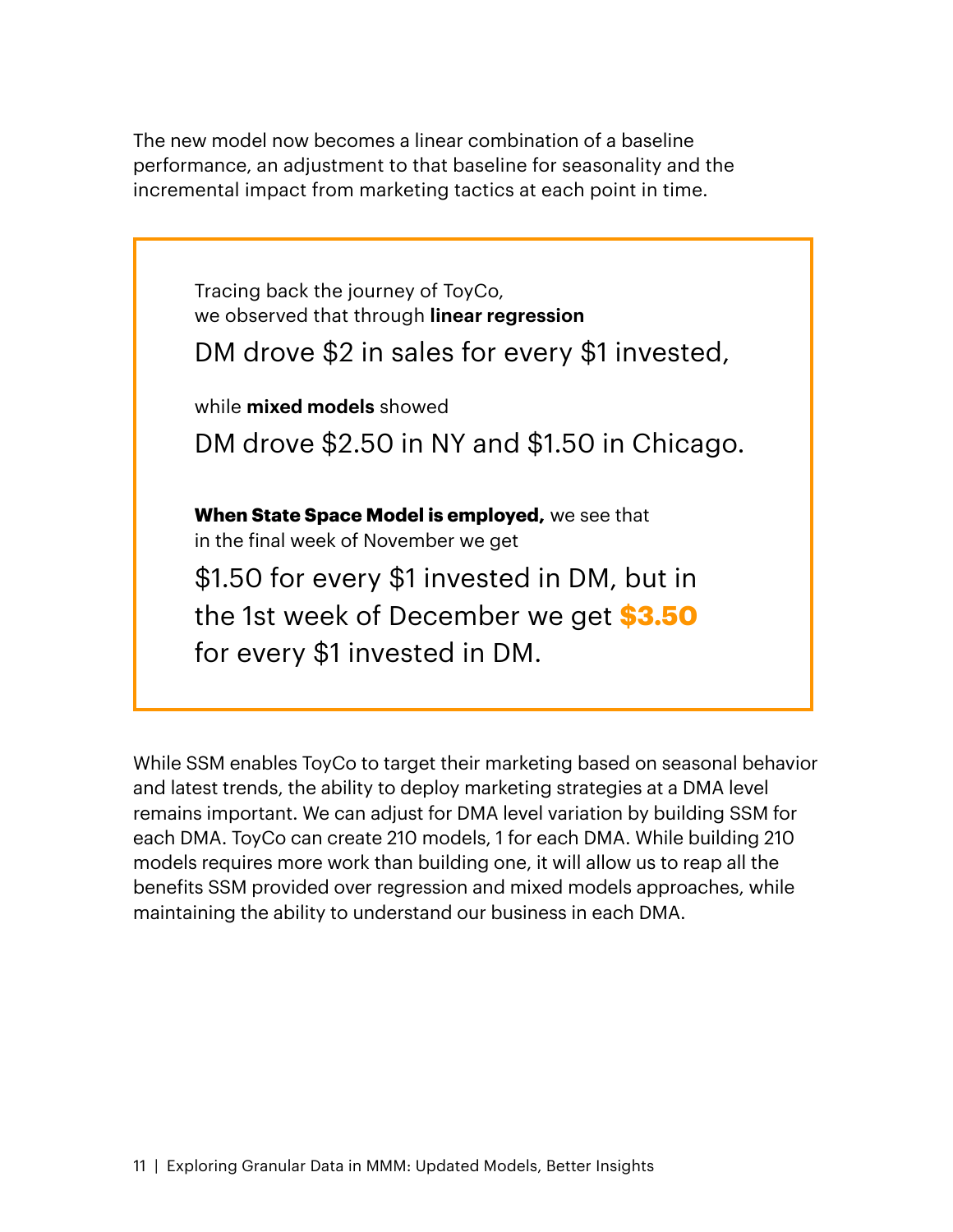#### **The chart below displays the movement of coefficients for a single marketing channel by each methodology discussed.**



#### **Clearer Insights Through our Facebook Partnership**

Each of the modeling approaches outlined above has its advantages and disadvantages. Yet a model can only be as good as the data used to train the algorithm and identify trends. In recent years, IT departments have been under pressure from businesses' need for granular data at an expedited time frame. In the digital age, campaigns are short-lived and targeted. Marketers need to react as the market changes and businesses need to constantly capture and analyze digital activity.

# **Accenture and Facebook have formed a partnership that enables us to access aggregated data for MMM in a streamlined and efficient manner.**

Facebook captures the results of paid marketing campaigns on their platform and once client approval is in place, Facebook provides Accenture with aggregated campaign data for use in MMM. The quick fed results of Facebook data enables building and refreshing MMMs in a shorter time that helps measurement of shorter campaigns in a more timely manner. In addition, the data includes geographic information, meaning the models can respond both quickly and according to geographically-specific activity.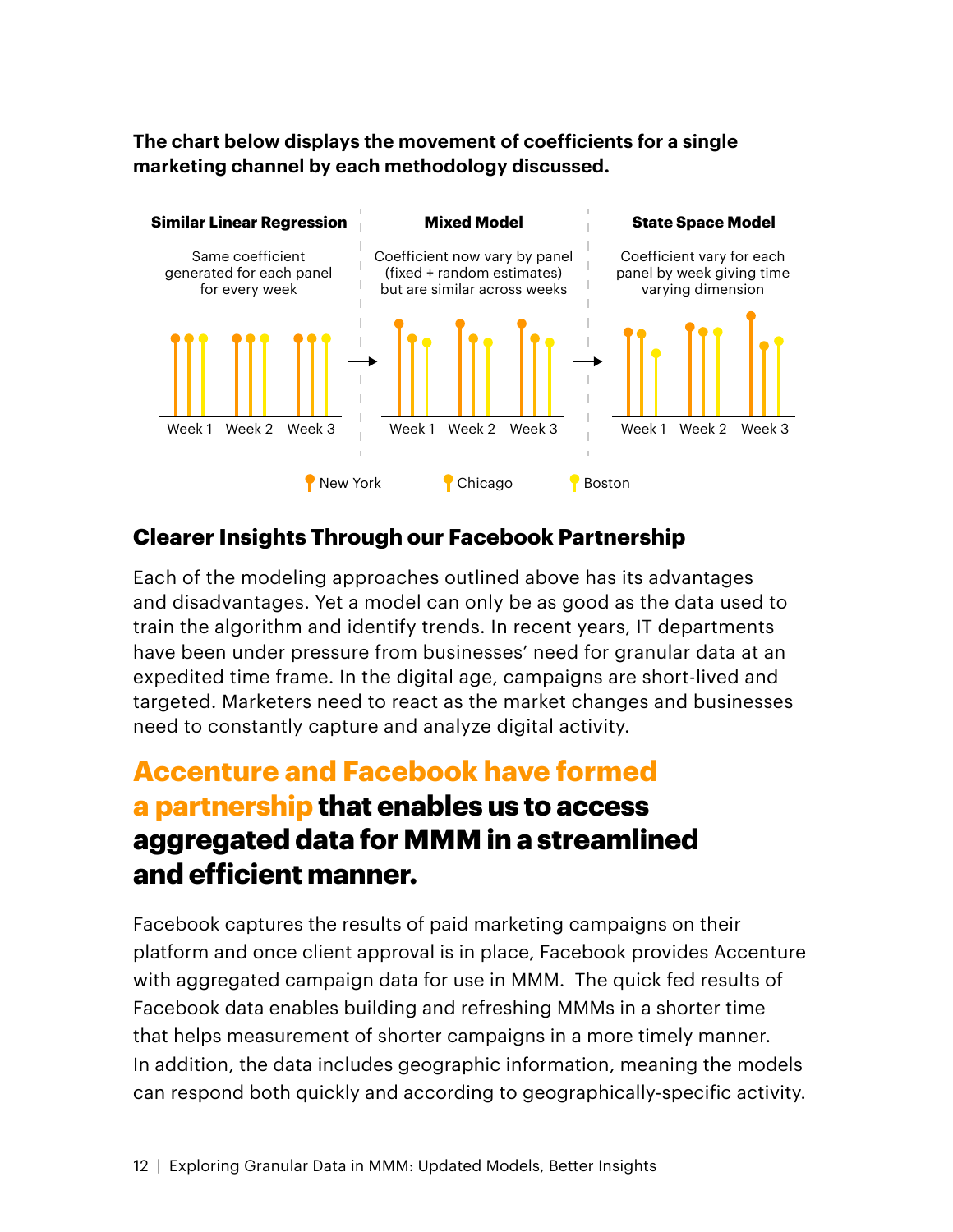# **CASE STUDY**

Let's consider a further case study of ToyCo. This client has worked with Accenture through multiple iterations of MMO, beginning with mixed models and progressing to SSM. This client analyzes their business at a national level and executes a national media buying strategy, so all marketing activity is captured nationally. Seeing that this approach limits their ability to make targeted media purchases, we decided to re-evaluate this model by leveraging granular campaign data provided from Facebook, to produce a DMA specific model. This model focuses on sales and marketing data from May 2014 through April 2017 for one subset of this client's business, preselected by the client. **We will be recreating 210 DMA specific models, leveraging the exact same variables that went into the national model to enable comparisons.** These models will tell us the impact of DMA specific Facebook plus national media buys for other tactics have on DMA specific sales. These 210 models can then be aggregated up to a national level and compared with the national model.

Our client has been investing across a diverse portfolio of advertising platforms from traditional media like television and print, to emerging channels such as digital media, promotions and online video. The current national model contains over 20 marketing variables, which are rolled up into seven main marketing categories. Television and Promotions account for 83% of the marketing budget, so there is likely to be an opportunity to grow their investment in other channels. The breakdown of the client's spend across these buckets is shown in the pie chart on the next page.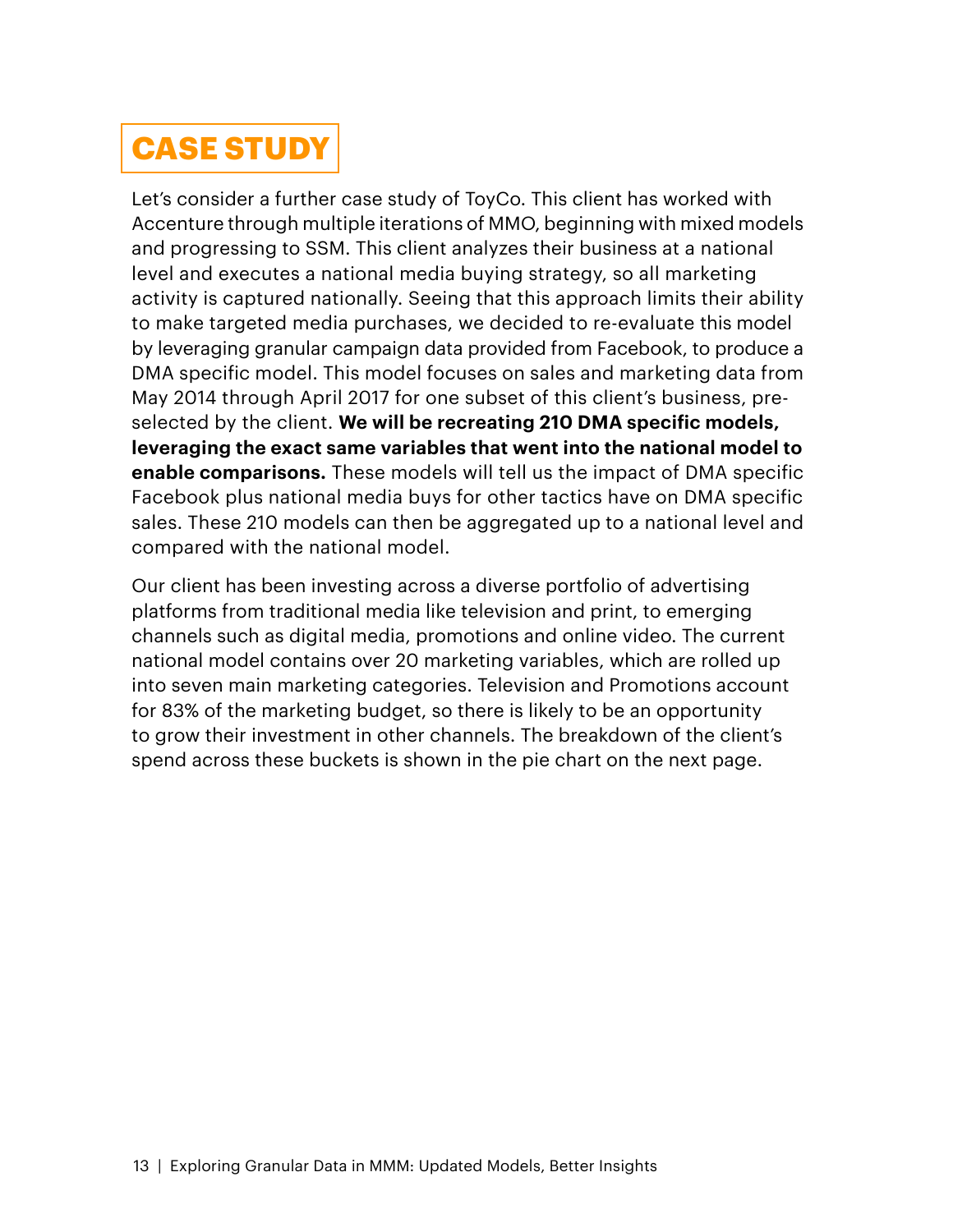Our client treats Facebook as a part of their digital category, but for the purposes of this case study, we have separated this sector into Facebook and Digital Without Facebook. As the chart below shows, Facebook only accounted for 1.1% of total digital spending and 0.05% of all marketing spend. As the investment in Facebook marketing was so small, Facebook was attributed with one of the fewest incremental sales among all the marketing channels in the national model. However, the return on investment generated through Facebook was relatively strong compared with other channels. Given the client's current, extremely small investment in Facebook marketing, there is considerable room for growth in this area.



#### **Current spend % across media channels**

Indeed, this is true of their entire digital category, which currently accounts for only 5% of total marketing spend.

By aggregating the 210 DMA specific models, and comparing it with the national model, we saw a ~2% decrease in sales attributed to marketing. However, this % varied across DMAs, with some markets showing a higher marketing ROI than the national model, while some DMAs were considerably below the national standard. Looking at the total incremental sales from each marketing tactic, the aggregated story remains broadly the same. What changes is that we can now tailor the client's marketing mix to each DMA.

As expected, Traditional TV and Promotions continue to be responsible for a majority of marketing-driven sales due to the size of their investment. This is partly because the client invests significantly more into these channels than others. At the same time, we find a higher ROI for Facebook, bringing its total incremental sales number much closer to other channels in the digital category.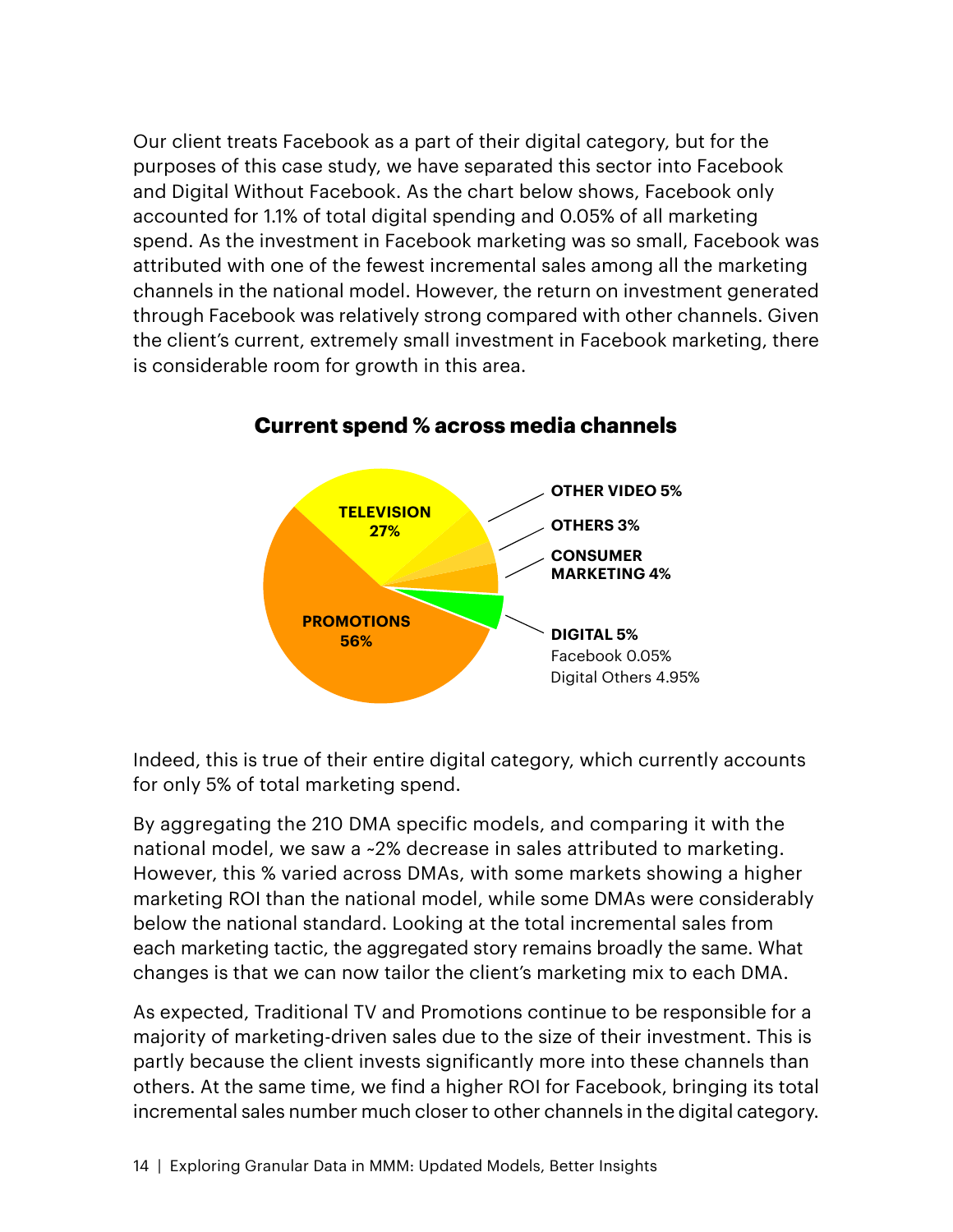**The graph below represents the comparison between National and DMA level model results across the seven marketing categories.**

**1.1 Percent Change in Contribution (DMA vs. National),** Promotions **1.3% 387.8% 5.4% 1.4% -3.9% -2.5% -5.7% -11.0% -9.4% -1.9% -7.4% -0.1% -12.9% 407.3% Television** Consumer Market-Digital (without Facebook) Facebook Other Video **Others Promotions Television** Consumer Market-Digital (without Facebook) Facebook Other Video **Others 1.1 1.2**

1.2 Percent Change in ROI (DMA vs. National)

As seen in figures 1.1 and 1.2, **Facebook's contribution and ROI in the DMA model increased nearly four-fold,** while other digital channels saw a slight decrease in effectiveness. Facebook's improved performance figures can be attributed to two factors. The first is that Facebook accounted for a very small share of total investment, which led to a low sales contribution. Given this low baseline, there was considerable room for growing the client's Facebook

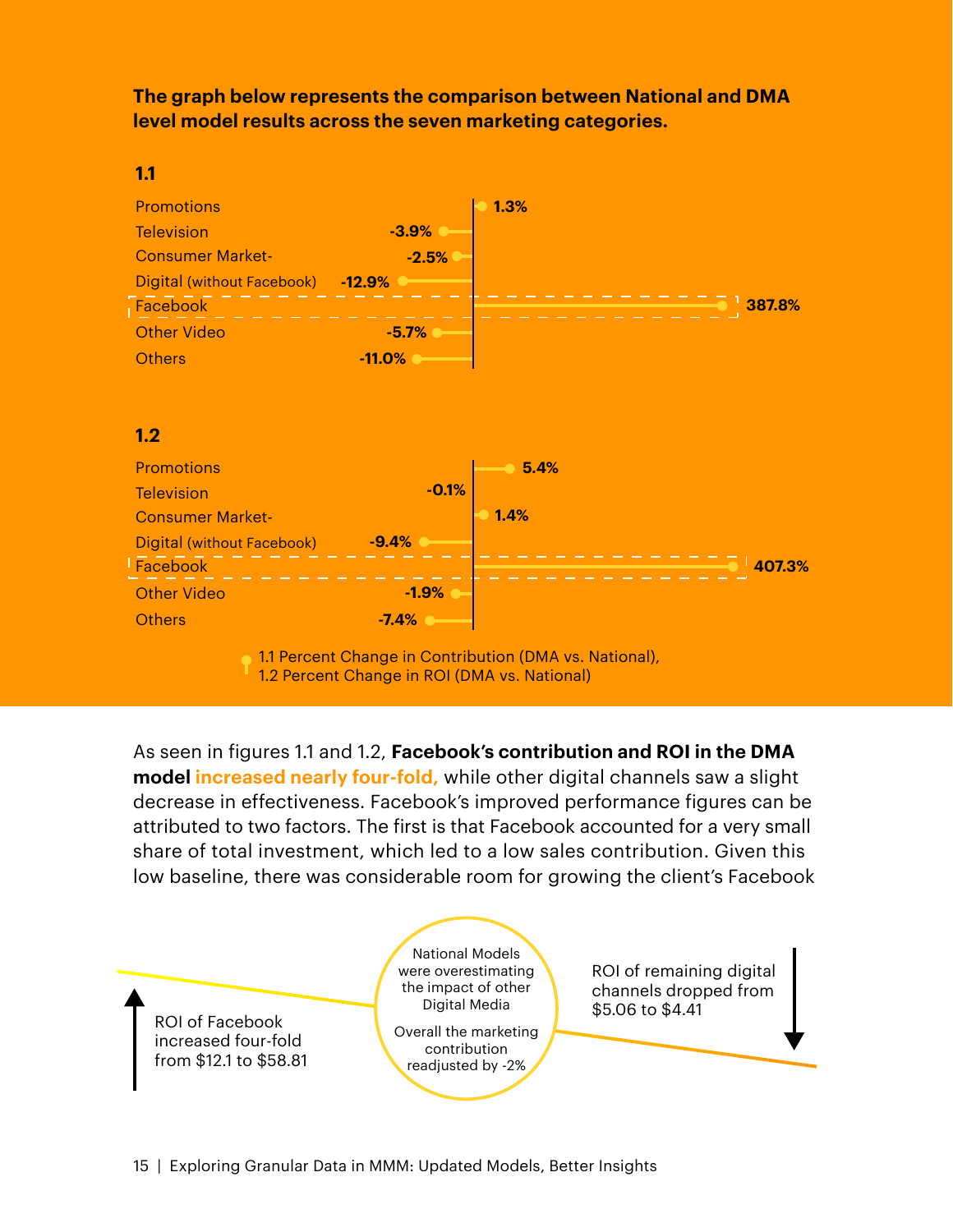marketing presence. Second, we had DMA specific data for Facebook, but not for other digital channels. To correct this, we recommended that our client capture other digital channels spending activity at a DMA level which will enable them to evaluate those channels in the same way.

The greatest benefit of a DMA level model is that it enables businesses to assess the impact of Facebook in each local market. Below, you can see a bubble chart of the US, where the size of each bubble represents the relative performance of Facebook in that market. The color shading represents the relative levels of investment level in Facebook marketing in that area. This information allows marketers to identify geographic trends and use them to refine their marketing strategy. Using the map below, it is easy to see that for our client, a smaller market in the west like Bend, Oregon, performed equally well as a major east coast market like New York, but with the caveat that investment was much higher in New York than in Bend.

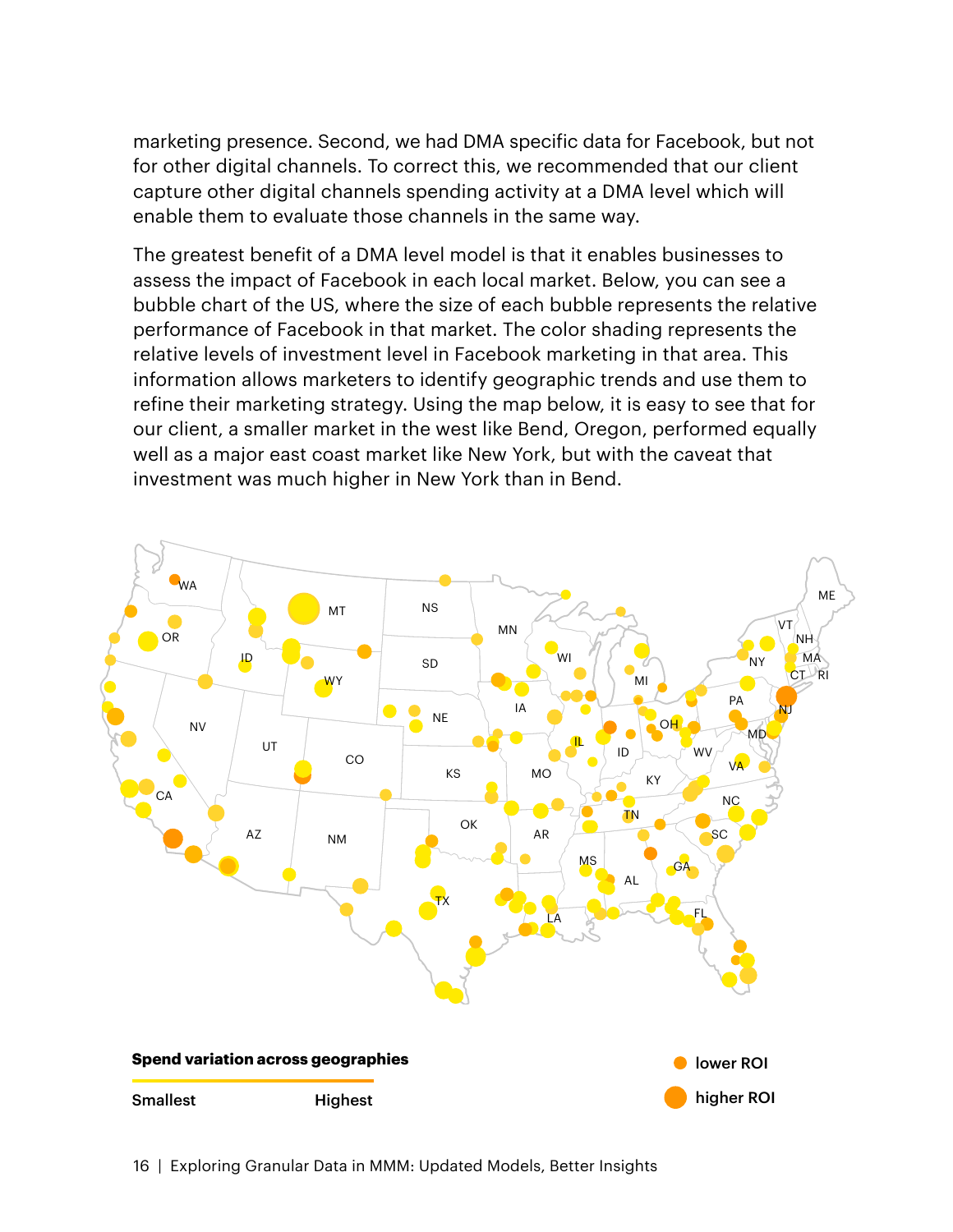The aggregated DMA level model displayed a similar story to the national model. On one level, this reinforces the credibility of both modeling techniques. **However, while it is true that at the aggregate level the story is similar, the accuracy and the confidence in the model increases significantly as we add more regional detail: the more data points we add, the easier to identify the relationship.** The other advantage of using greater detail and regionally sourced data, is that it allows the model to be more responsive to recent developments. This makes it a better gauge of new and evolving digital strategies and platforms. Indeed, the DMA level model did perform better than the national model. There are many ways to assess the strength of a model: for this case-study, we used the Mean Absolute Percentage Error or **MAPE.** We typically want our **MAPE** to be less than 5%. Our national model had a **MAPE**  value of *4.8%*, while our new DMA specific model, once aggregated, produced a *4.2%* MAPE, a 12.5% improvement on our national model.

This begs the question: how should the client's marketing mix change to take advantage of the greater accuracy of the new DMA specific model? With a completed model, we can input the new coefficients into the optimization tool to analyze the results. When we run optimization scenarios, we use constraints that are pre-defined by the client. A possible constraint might be that, due to internal business dynamics, a client is unwilling to reduce their Promotions budget by more than 50% in order to reallocate spending to other channels. To work within this constraint, we would define thresholds for each channel, usually +/-20%, beyond which a marketing budget cannot be altered. In our current comparative study, we decided that a good way to understand pure model recommendations would be to take our client's preferred scenario from the national model and amend it to allow all tactics to grow without restriction except for promotions and television. This allows smaller channels like Facebook to show bigger shifts, if the optimization engine deems that to be more appropriate.

**However, please note that unconstrained growth for any tactic is neither ideal nor practical. This scenario is only discussed here for ease of understanding and to show how changes in marketing strategy might be prompted by a more accurate and detailed model.**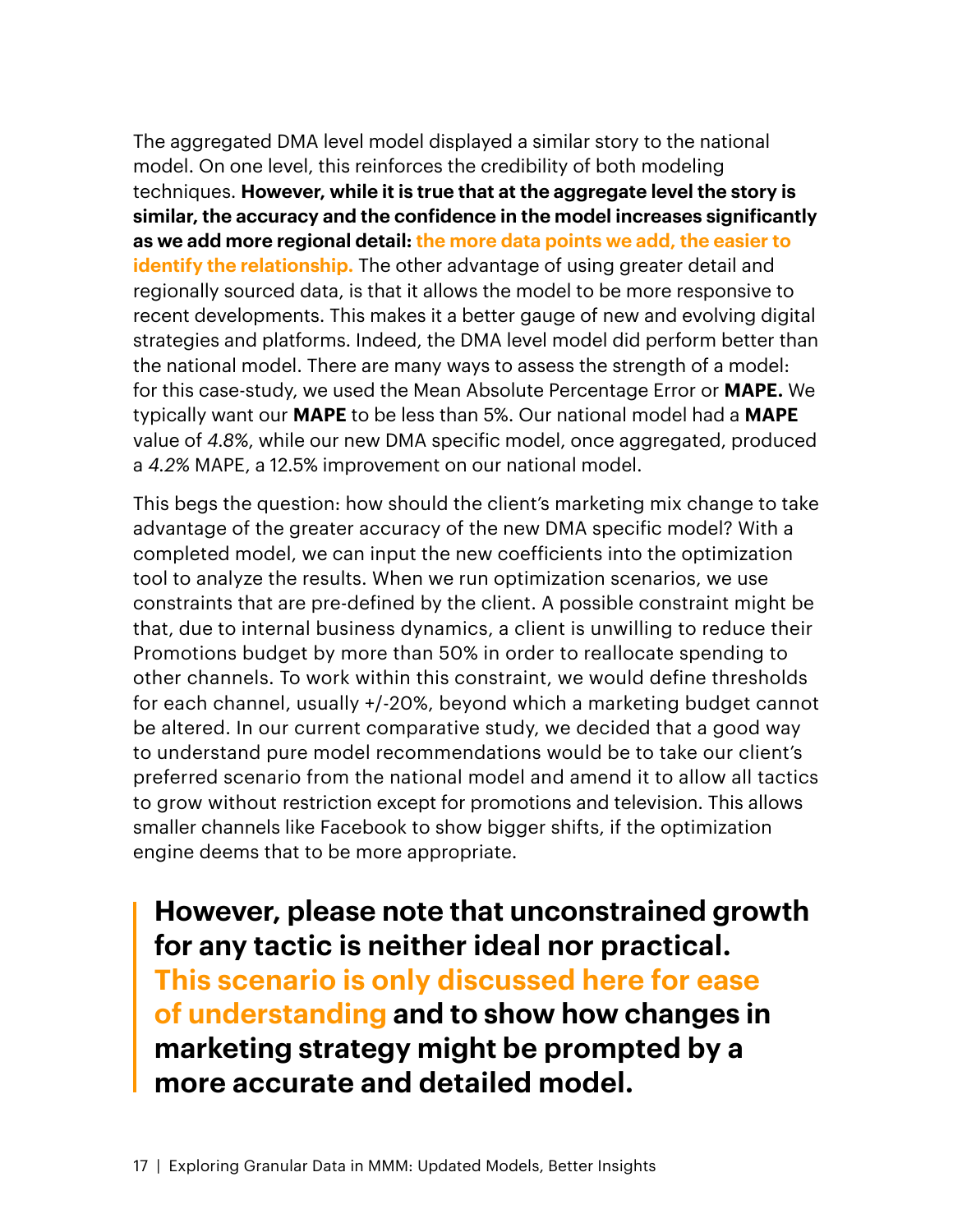**The graph below displays a comparison of our marketing mix recommendations post optimization from the national model and the DMA model.** 



\*In the optimization scenario displayed above only Television and Promotions have been restricted within +/- 30% bucket. All other media tactics were left unrestricted to gauge their recommended growth.

As the graph shows, the DMA level model registered the higher ROI in Facebook and reallocated more of the budget to Facebook than the national model. Facebook's share of total investment, which was originally 0.05% of the budget, increased to 2.0% in the national model and to 5.2% with our DMA model. Facebook now accounts for a significant part of the marketing mix with our new recommendation showing a reduction in other Digital channels from 5.1% of the budget to 4.5%. If we place Facebook back into the digital bucket, we see our original investment of 5.0% increase to 7.1% in the national model and to 9.7% in the DMA model. It is also noteworthy that for Promotions, the category with the largest spend at 56%, the DMA model recommended an increase to 56.8%, while the national model suggested upping spending to 56.4%. Using the scenarios generated by both models, it was further observed that the DMA level recommended mix recorded a 2.9% sales uplift, as compared to a 0.9% uplift from the national models.

The total optimized marketing budgets do not deviate significantly from the original amount of investment in either model. This is because this client already leverages MMO to allocate their marketing budget. Though the total budget remained as is, reallocation within the digital bucket provided a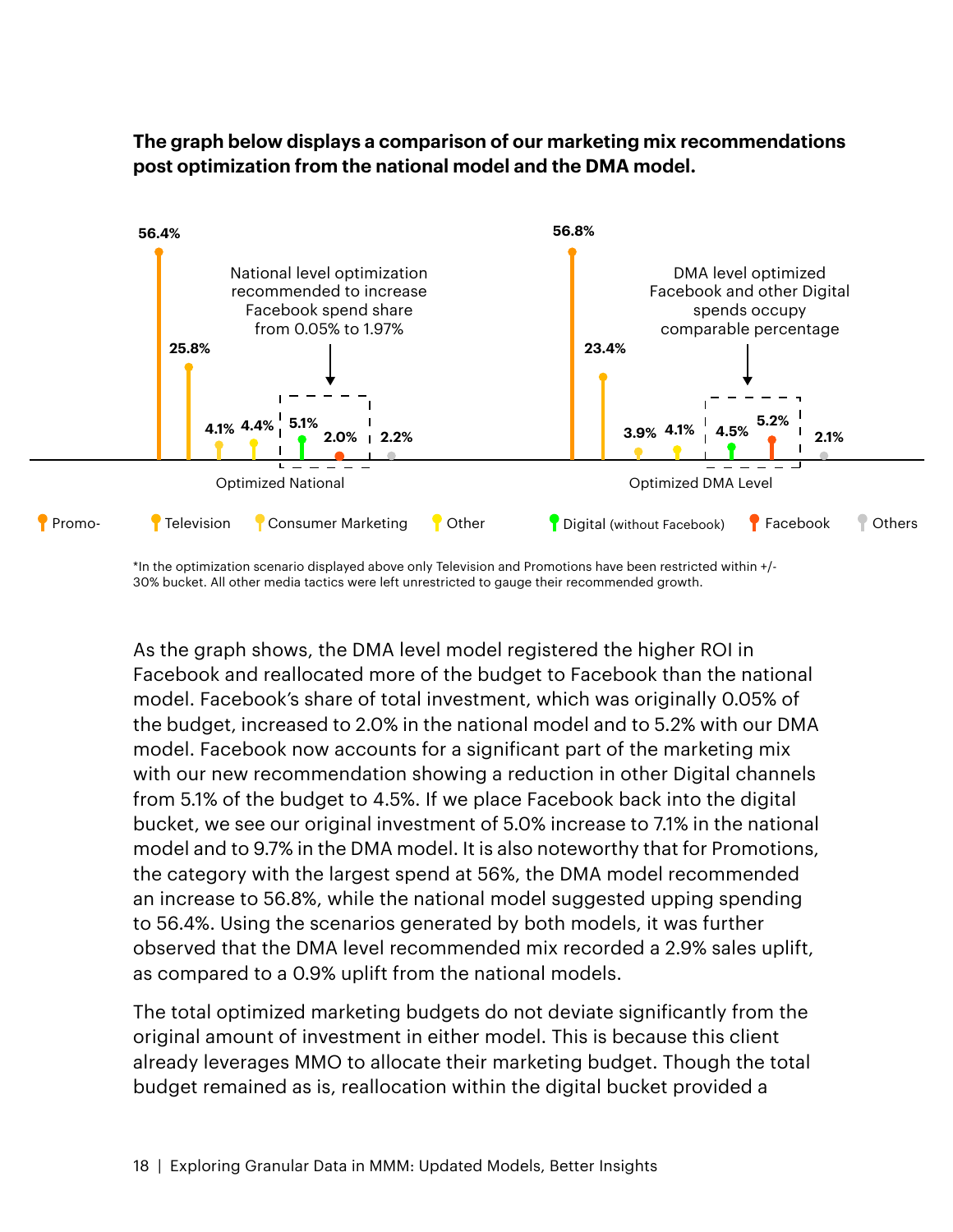deeper understanding of Facebook behavior. The main advantage of the DMA approach is that we can now strategically purchase Facebook advertising and marketing. This new, targeted strategy should ideally drive higher ROI for Facebook than we currently see.

#### **Conclusion**

With the rapidly evolving digital media spectrum, the traditional methods used to analyze the impact of marketing are no longer the best. MMM has become a key tool for making strategic budgetary decisions; its accuracy and adaptability have made MMM an essential advertising and marketing tool. The absence of detail and a failure to account for the latest developments and trends, mean that conservative approaches to MMM produce lopsided results that fail to give businesses a true picture of the impact of media. This is especially true of digital media. This paper has attempted to provide an overview of the evolving MMM methodologies, while showing—with a focus on digital channels—how the use of granular data can improve the accuracy of models.

Our case-study sheds light on the importance of using granular data. It clearly shows that a highly-detailed and targeted DMA level model enables a more comprehensive assessment of the benefits of individual marketing channels and especially digital channels such as Facebook. The recommendation to increase the proportion of the marketing budget allocated to Facebook from 2.0% to 5.2%, further highlights how with more accurate and detailed data, organizations can make better use of this ever-evolving and fast growing social media platform. Indeed, we believe that similar lessons would apply for any digital platform or channel.

**Furthermore, models that are constructed at a granular level, such as a DMA or similar, should be considered the new standard for analyzing and improving marketing strategies.**

This is even the case for businesses that wish to maintain a national, rather than more localized marketing plan: as shown, building a DMA level model and aggregating up to a National level, still provides a more accurate picture than a National level model.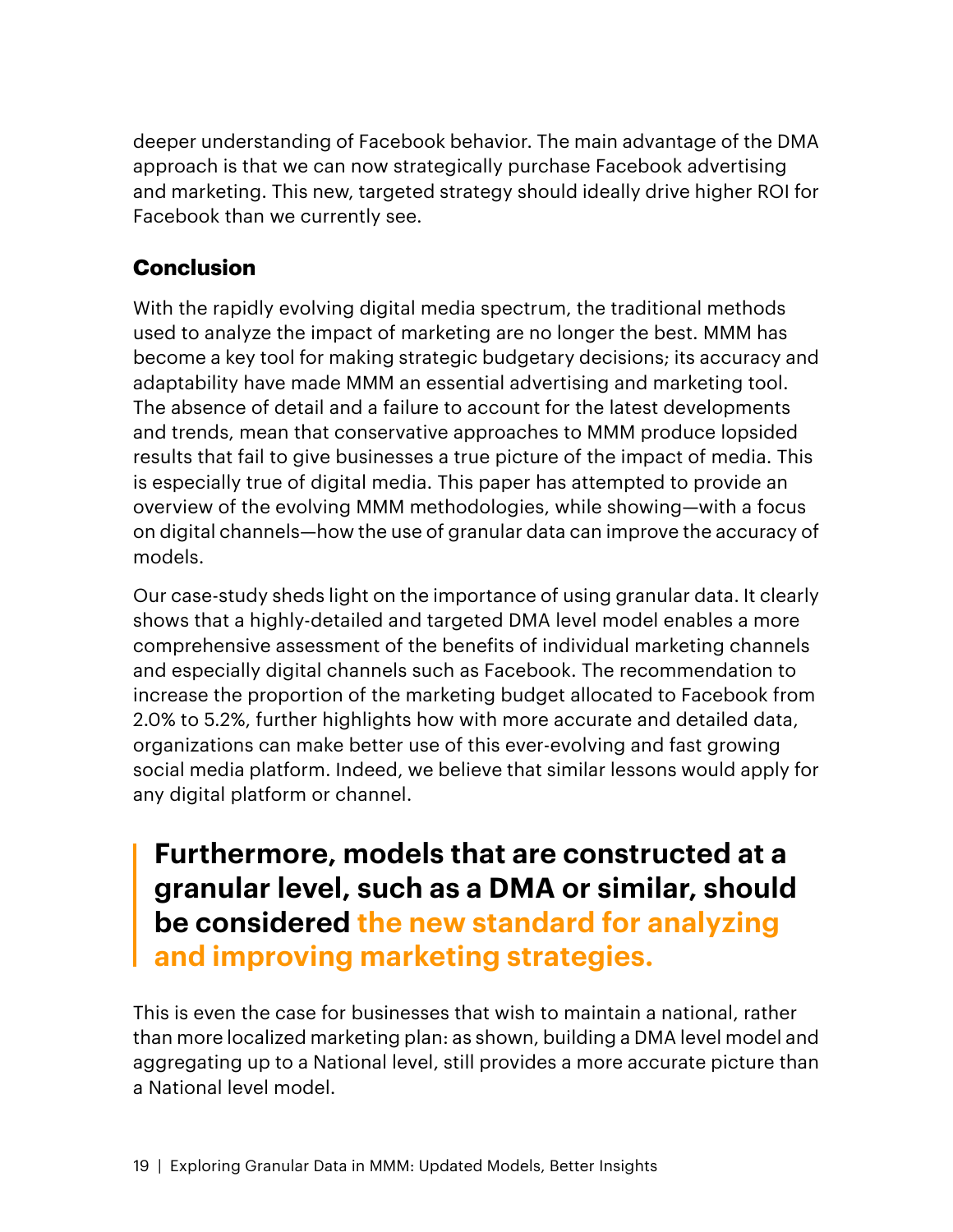# **We are on the cusp of a media revolution. Media will become increasingly more targeted and personalized. Marketers must adapt to this reality: to evolve their business, they must think about how they can take full advantage of the boom of targeted digital media.**

We recognize that MMO is not the only way to do this: there are several machine learning algorithms that provide quick and streamlined assessments of marketing strategies and budgetary allocations. However, there is huge potential for MMO to be used in tandem with these algorithms. The algorithms would provide a first run of a model, finding the most predictive variables for the model and providing an up-to-date view of your customer-base. This may, in turn, lead to a new wave of marketing optimization, where your mix is being constantly updated as new data is collected. With Telstra in Australia, Accenture has developed this very approach.

In the end, the measure of any model is its ability to provide a deeper understanding of the business outcome in question. This quintessential understanding often lies in the several rows of data that comprises of information at the most basic level. In our case study DMA and, in this case, geo targeting might well hold the key to providing a marketing strategy that is both more personalized and more fruitful.